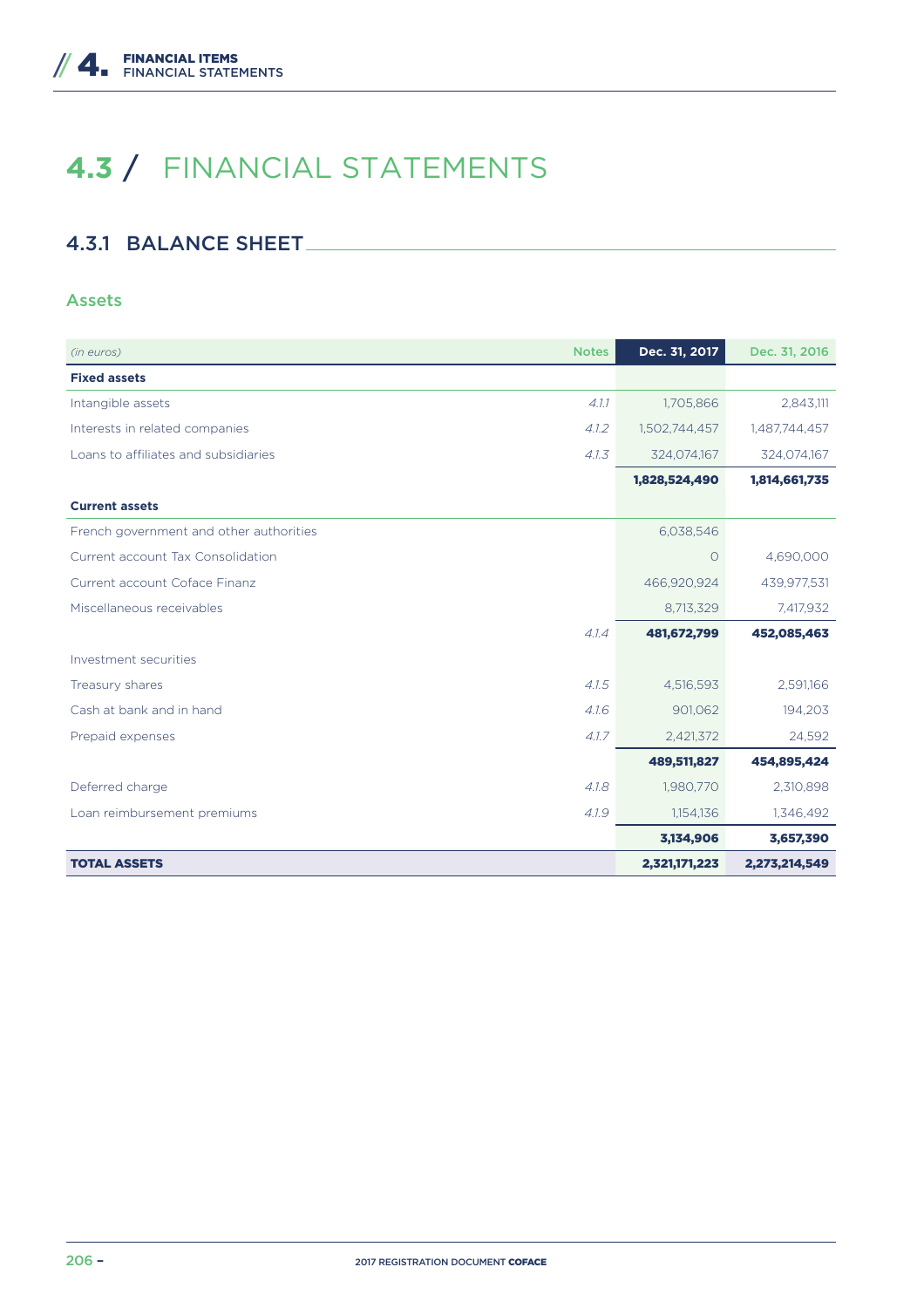## Equity and liabilities

| <b>Notes</b><br>(in euros)                    | Dec. 31, 2017 | Dec. 31, 2016 |
|-----------------------------------------------|---------------|---------------|
| <b>Equity</b>                                 |               |               |
| Capital                                       | 314,496,464   | 314,496,464   |
| Share capital premiums                        | 810,435,517   | 810,435,517   |
| Other reserves                                | 129,338,819   | 74,355,509    |
| Income for the year                           | 20,815,235    | 75,381,066    |
| $4.2.1 - 4.2.2$                               | 1,275,086,035 | 1,274,668,557 |
| <b>Provisions for liabilities and charges</b> |               |               |
| 4.2.3<br>Provision for charges                | 5,930,564     | 3,605,549     |
|                                               | 5,930,564     | 3,605,549     |
| <b>Debts</b>                                  |               |               |
| Bank borrowings and debts                     | 467,212,708   | 440,035,994   |
| Other bond issues                             | 391,756,250   | 391,756,250   |
| Sundry borrowings and debts                   | 175,559,460   | 156,629,396   |
| Trade notes and accounts payables             | 729,715       | 815,853       |
| Tax and social liabilities                    | 4,584,211     | 4,903,519     |
| Other payables                                | 312,280       | 799,431       |
| 4.2.4                                         | 1,040,154,624 | 994,940,443   |
| <b>TOTAL EQUITY AND LIABILITIES</b>           | 2,321,171,223 | 2,273,214,549 |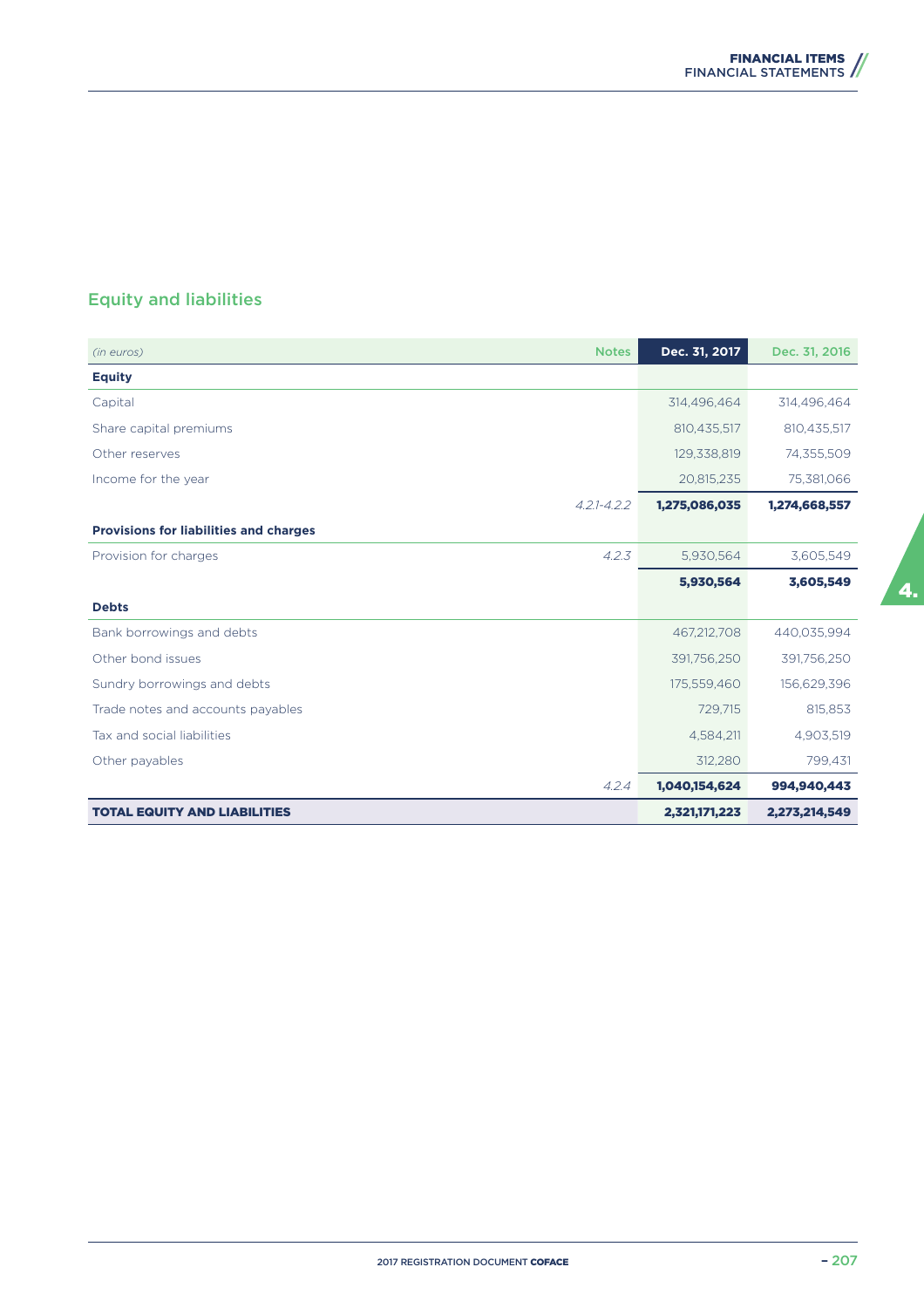## 4.3.2 INCOME STATEMENT

| <b>Notes</b><br>(en euros)                    |     | 2017         | 2016         |
|-----------------------------------------------|-----|--------------|--------------|
| <b>Operating income (I)</b>                   |     | 2,844,892    | 2,269,291    |
| Recharged expenses and other income           |     | 2,844,892    | 2,269,291    |
| Reversals of provisions and expense transfers |     |              |              |
| <b>Operating expenses (II)</b>                |     | 6,651,668    | 6,767,050    |
| Other purchases and external expenses         |     | 2,598,722    | 3,135,440    |
| Income tax, taxes and similar payments        |     | 408          | 402          |
| Employee-related expenses                     |     | 43,358       | 48,367       |
| Other expenses                                |     | 2,541,807    | 2,115,468    |
| Depreciations and amortisations               |     | 1,467,373    | 1,467,373    |
| <b>Operating results (I-II)</b>               | 5.1 | $-3,806,776$ | $-4,497,759$ |
| <b>Financial income (III)</b>                 |     | 42,132,063   | 102,343,772  |
| Investments income                            |     | 27.688.035   | 87,019,539   |
| Other financial income                        |     | 14,444,028   | 15,323,781   |
| Income from SICAV sales                       |     | $\Omega$     | 452          |
| <b>Financial expenses (IV)</b>                |     | 20,020,264   | 21,310,811   |
| Interest and similar expenses                 |     | 19,827,908   | 21,118,455   |
| Depreciations and amortisations               |     | 192,356      | 192,356      |
| <b>Financial result (III-IV)</b>              | 5.2 | 22,111,799   | 81,032,961   |
| Non-recurring income (V)                      |     | 513,592      | O            |
| On capital transactions                       |     | 350,159      |              |
| On management transactions                    |     | 163,433      |              |
| <b>Non-recurring expenses (VI)</b>            | 5.3 | $\mathbf{o}$ | 636,265      |
| On capital transactions                       |     |              | 636,262      |
| On management transactions                    |     | $\circ$      | 3            |
| <b>Non-recurring income (V-VI)</b>            |     | 513,592      | $-636,265$   |
| Income tax (income)                           | 5.4 | $-1,996,620$ | 517,871      |
| <b>NET INCOME FOR THE YEAR</b>                |     | 20,815,235   | 75,381,066   |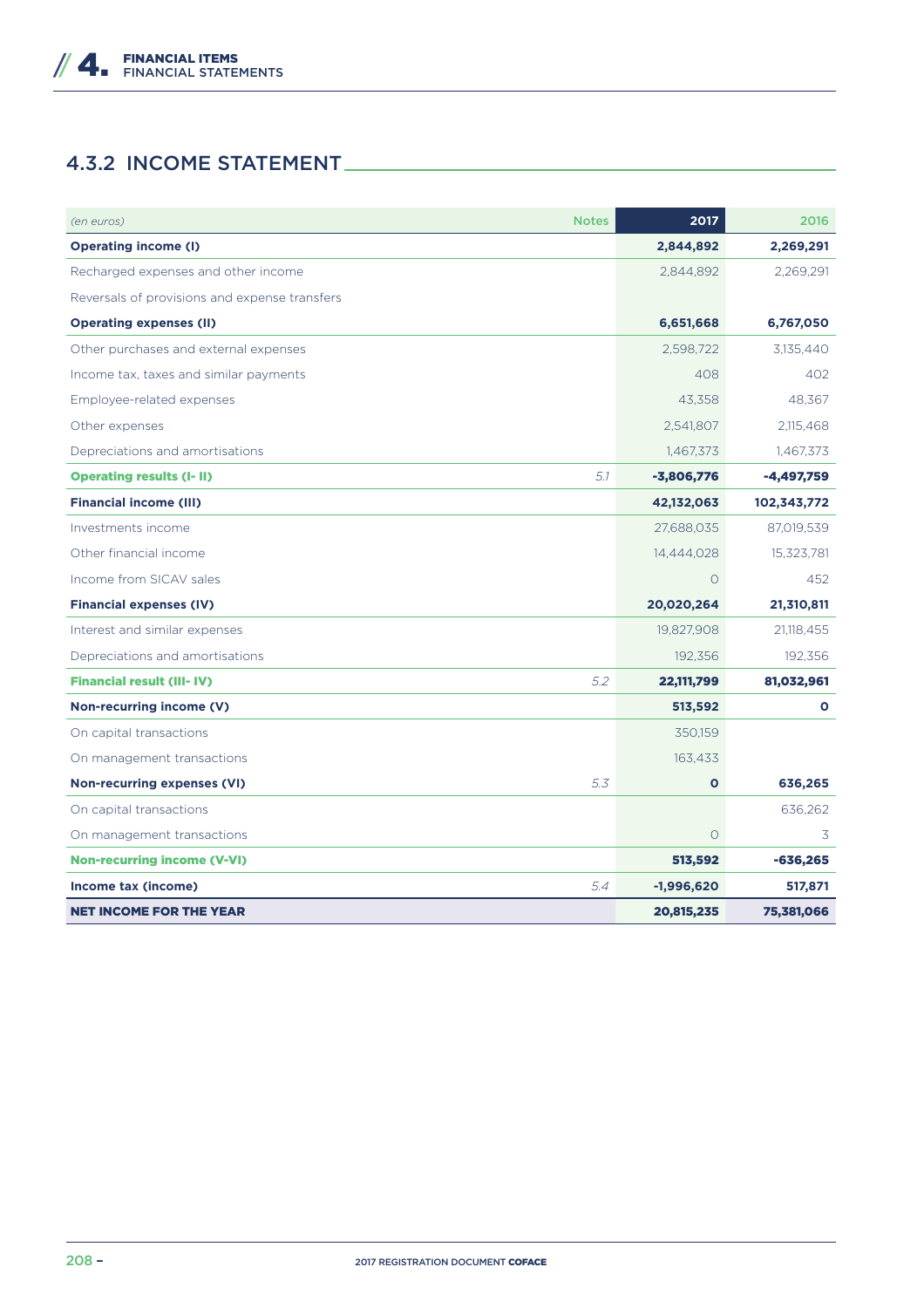## **4.4** / NOTES TO THE PARENT COMPANY FINANCIAL STATEMENTS

| <b>NOTE 1</b>     | Significant events                                  | 210 |
|-------------------|-----------------------------------------------------|-----|
| <b>NOTE 2</b>     | Accounting principles, rules and policies           | 210 |
| NOTE <sub>3</sub> | Other disclosures                                   | 211 |
| <b>NOTE 4</b>     | Analyses on the main balance sheet items (in euros) | 212 |
| NOTE <sub>5</sub> | Analyses on main balance sheet items (in euros)     | 217 |
| <b>NOTE 6</b>     | Information regarding related companies             | 220 |
| <b>NOTE 7</b>     | Subsidiaries and Interests                          | 221 |
|                   |                                                     |     |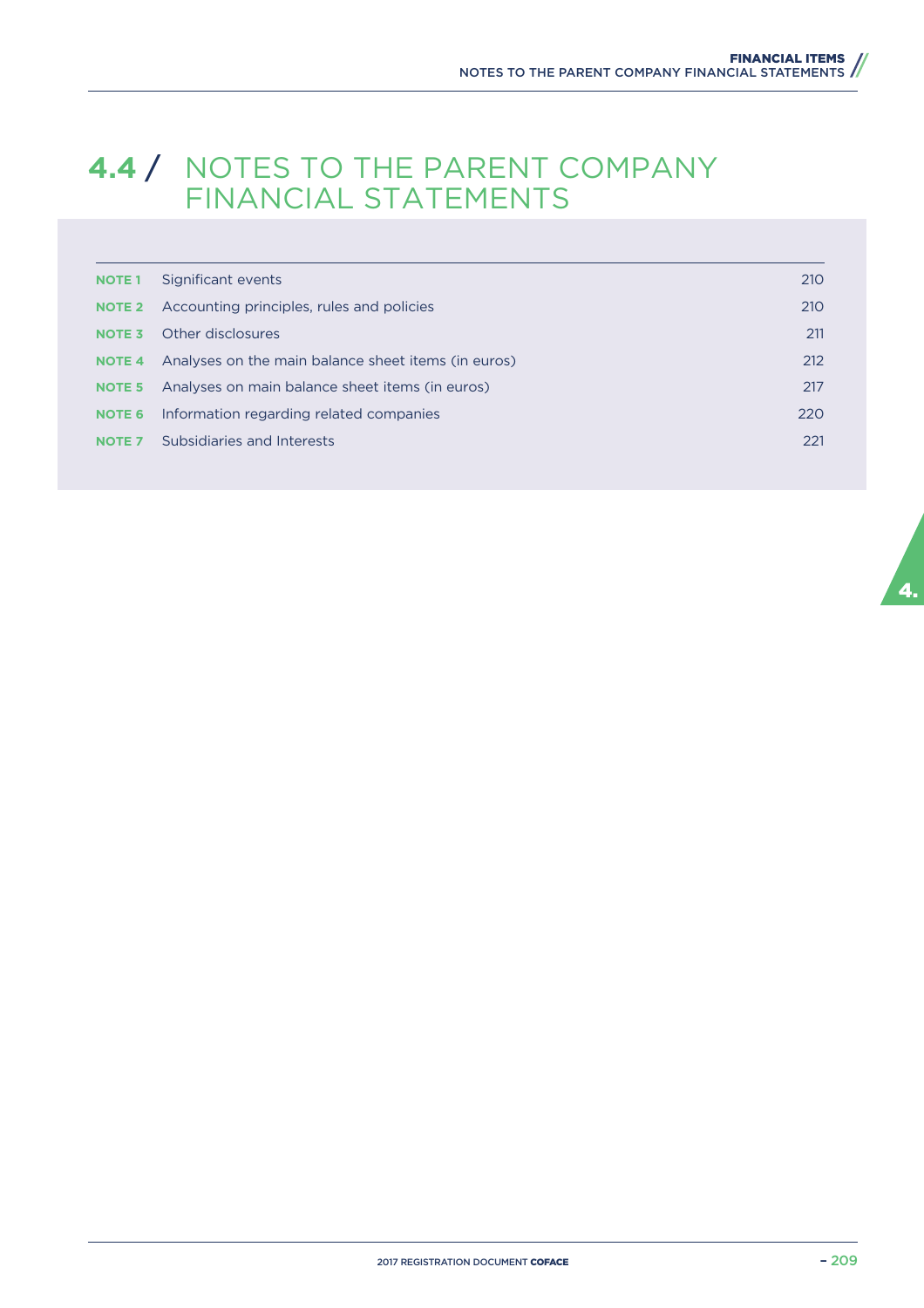# **NOTE 1** */* Significant events

### CHANGES IN GOVERNANCE

#### Appointments to the Board of Directors of Coface

At its meeting of July 27, 2017, COFACE SA's Board of Directors co-opted Isabelle Laforgue, Econocom's Transformation Manager, and Nathalie Lomon, Ingenico's Chief Financial Officer, as independent directors of the Board of Directors of COFACE SA.

They replace Linda Jackson, general manager of the Citroën brand, member of the Executive Committee of PSA PEUGEOT CITROËN, and Martine Odillard, President of Cinémas Gaumont Pathé, who left the Board to focus on their current professional responsibilities.

## ESTABLISHMENT OF A SYNDICATED LINE OF CREDIT

As part of the refinancing of its factoring activity, COFACE SA signed on July 28, 2017, with a group of partner banks, the setting up of a €700 million syndicated loan in euros. This credit replaces existing bilateral credit lines.

Coface relies on a panel of six relational banks: Natixis, Société Générale, BNP Paribas, Crédit Agricole CIB, acting as mandated arrangers and bookkeepers, HSBC and BRED acting as mandated arrangers. Natixis acts as documentation agent and Société

Générale as an agent of the facility. The credit is set up for a period of three years with two options of extension of one year each, at the hand of the lenders.

This transaction enables the Group to improve its financial flexibility and extend the maturity of its refinancing, while taking advantage of favourable market conditions and strengthening relations with its leading banks, thereby confirming their medium-term commitment to Coface.

## EVENTS SINCE THE CLOSE OF THE YEAR

No significant events have arisen since the close of the year.

# **NOTE 2** */* Accounting principles, rules and policies

## ACCOUNTING PRINCIPLES AND POLICIES

The financial statements for the year ended have been prepared in accordance with generally accepted accounting principles and the French Chart of Accounts.

(Regulation ANC no. 2014-03 of the Accounting Regulation Committee), in accordance with the principles of prudence and business continuity.

#### Financial assets

Investment securities are reported in the balance sheet at cost. A depreciation is recorded when the realisable value (determined according to the restated equity, income, future outlook and value in use for the Company) is less than the acquisition value.

The value in use is determined using the discounted cash flow method. Cash flow projections were derived from the three-year business plans drawn up by the Group's operating entities as part of the budget process and approved by Coface Group management.

These projections are based on the past performance of each entity and take into account assumptions relating to Coface's business line development. Coface draws up cash flow projections beyond the period covered in its business plans by extrapolating the cash flows over two additional years.

The assumptions used for growth rates, margins, cost ratios and claims ratios are based on the entity's maturity, business history, market prospects, and geographic region.

Under the discounted cash flow method, Coface applies a discount rate to insurance companies and a perpetuity growth rate to measure the value of its companies.

#### Receivables and payables

Receivables and payables are valued at their face value. They are depreciated through a provision in an effort to account for potential collection difficulties.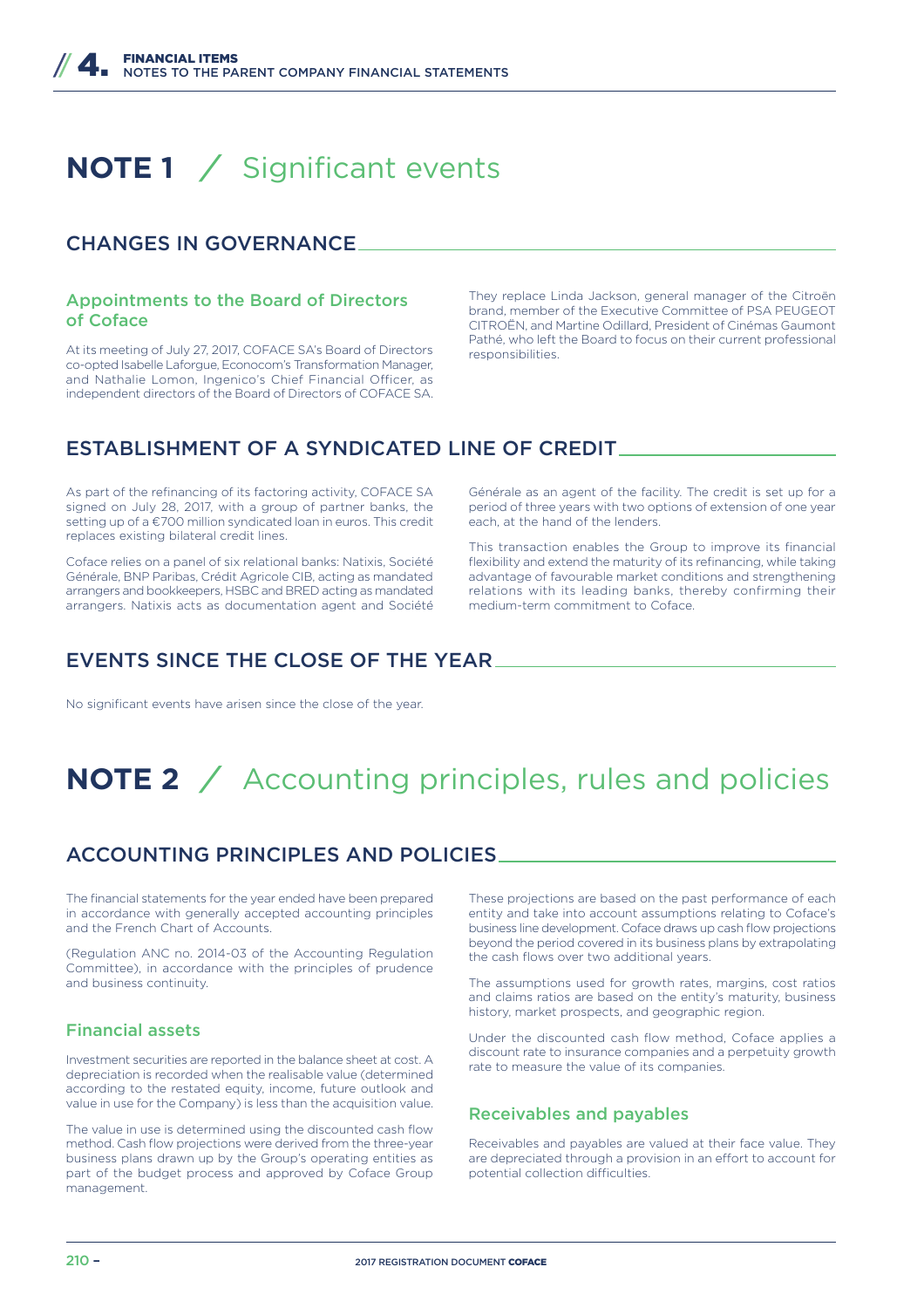#### Investment securities

Units in money-market funds (SICAV) are recorded at their acquisition price and ceded according to the FIFO (first-in first-out) method. Unrealised losses or gains resulting from an evaluation of the portfolio at the close of the financial year are reintegrated (or deducted) for calculating the tax income.

#### Start-up costs

According to Article 432-1 of the general accounting plan, the stock market listing costs incurred by the Company may be recorded as start-up costs.

These costs are amortised over five years, with the first and last year amortised *prorata temporis* in accordance with the general accounting plan (PCG) instructions (Article 361-3).

#### Issuing charges

According to the general accounting plan (Article 361-2) the costs linked to the hybrid debt issued must be in principle distributed according to the characteristics of the loan. These costs were recorded in deferred charges and amortised on a straight-line basis for the term of the loan, *i.e.* 10 years.

## PERMANENT NATURE OF METHODS

The financial statements for the year are comparable to those of the previous year (consistency of accounting methods and time period principle).

The balance sheet, income statement and notes are expressed in euros.

# **NOTE 3** */* Other disclosures

#### Consolidating entity

COFACE SA has been fully consolidated since 2007 by Natixis whose head office is located at

30, avenue Pierre-Mendès France 75013 Paris.

#### Tax consolidation group

On January 1, 2015, COFACE SA opted for the tax integration regime by integrating French subsidiaries held directly or indirectly at more than 95%: Compagnie française d'assurance pour le commerce extérieur, Cofinpar, Cogeri and Fimipar.

The tax consolidation agreements binding the parent company to its subsidiaries are all strictly identical and stipulate that:

- ◆ each company shall calculate its tax as if there were no tax consolidation, and the parent company alone shall be liable for the payment of corporate income tax;
- ◆ the parent company shall recognise tax savings in income and shall not reallocate them to subsidiaries unless the subsidiary leaves the Group.

The option is valid for five years starting from January 1, 2015.

#### **Staff and managers**

COFACE SA has no staff on its payroll and has no pension commitment.

#### Off-balance sheet commitments

◆ Commitments received: €700 million

This is a line of credit with Société Générale, unused as of December 31, 2017, for an amount of €700 million which replaced on July 28, 2017 the six credit lines of €600 million. From Société Générale, Natixis, CACIB, BNP Paribas, HSBC and BRED.

As of January 1, 2016, COFACE SA received a share subscription commitment of up to €100 million from BNP Paribas Arbitrage, relating to the contingent capital, maturing on March 31, 2019.

◆ Commitments given: €1,125 million

On March 19, 2012, COFACE SA issued a joint surety bond in favour of Coface Finanz, a company held indirectly by COFACE SA, for the sums that will be due by Coface Factoring Poland as reimbursement for the loan granted to the latter, for a maximum amount that changed from €350 million to €500 million in April 2015 (due date January 2021).

This joint surety bond has not been exercised since 2012.

In April 2015, COFACE SA issued a joint surety bond to hedge the commitments of Coface Finanz and Coface Factoring Poland for the bilateral credit lines taken out from eight banks and amounting to €625 million (€523 million as at December 31, 2016).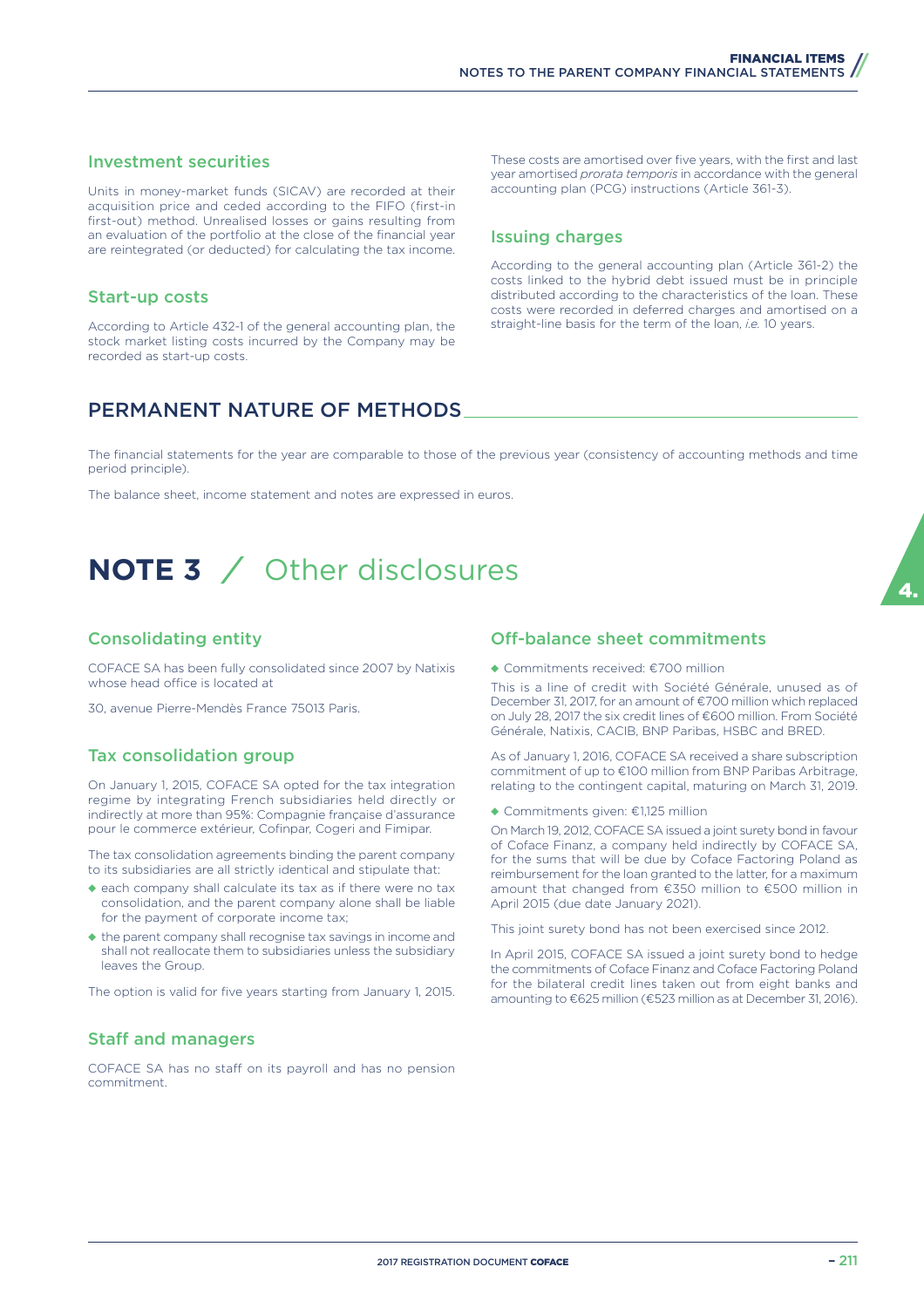## **NOTE 4** */* Analyses on the main balance sheet items (in euros)

### 4.1 ASSETS

#### 4.1.1 Intangible assets

| (in euros)   | <b>Gross 2017</b> | Amortisation | <b>Net 2017</b> |
|--------------|-------------------|--------------|-----------------|
| Set-up costs | 5.696.410         | 3.990.544    | 1,705,866       |

Set-up costs include IPO (initial public offering) costs amortised over five years.

#### 4.1.2 Interests in related companies and companies with capital ties

| <b>Related companies</b><br>(in euros)                        | Dec. 31, 2016 | <b>Acquisitions</b> | <b>Disposals</b> | Dec. 31, 2017 |
|---------------------------------------------------------------|---------------|---------------------|------------------|---------------|
| Compagnie française d'assurance<br>pour le commerce extérieur | 1,337,719,300 |                     |                  | 1,337,719,300 |
| Coface Re                                                     | 150.025.157   | 15,000,000          |                  | 165,025,157   |
| <b>TOTAL</b>                                                  | 1,487,744,457 | 15,000,000          |                  | 1,502,744,457 |

#### 4.1.3 Loans to affiliates and subsidiaries

| <b>Related companies</b><br>(in euros)                     | Amount      | Interests  | Total       |
|------------------------------------------------------------|-------------|------------|-------------|
| Compagnie française d'assurance pour le commerce extérieur | 314.000.000 | 10.074.167 | 324.074.167 |

On March 27, 2014, COFACE SA granted a subordinated intra-group loan to Compagnie française d'assurance pour le commerce extérieur in the amount of €314 million, maturing on March 26, 2024 (10 years) and bearing annual interest at 4.125%, payable at the anniversary date each year.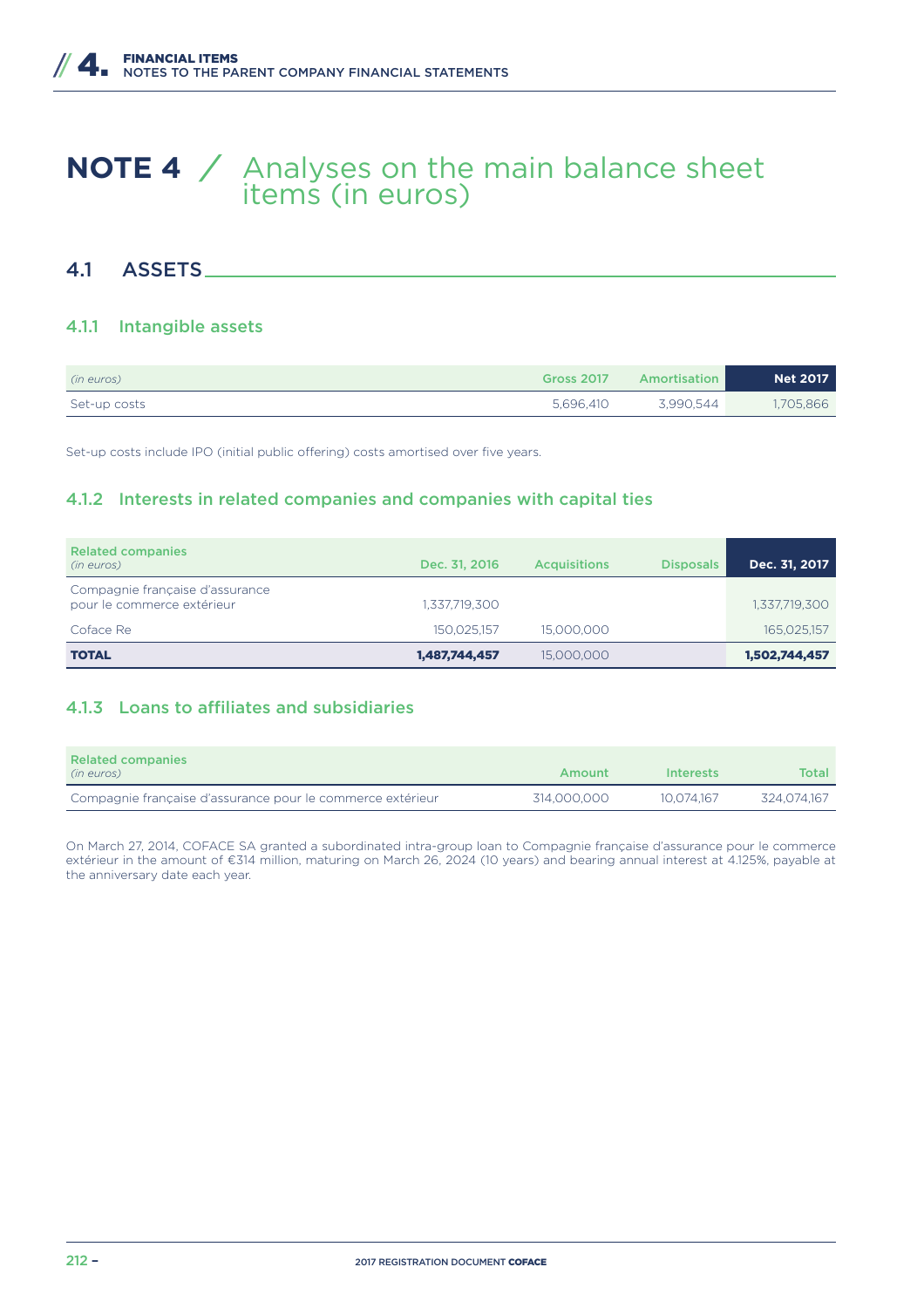#### 4.1.4 Other receivables

| (in euros)                              | Dec. 31, 2017 | Up to one year | 1-5 years | Dec. 31, 2016 |
|-----------------------------------------|---------------|----------------|-----------|---------------|
| French government and other authorities | 6.038.546     | 6.038.546      | Ω         | $\bigcirc$    |
| Current account Tax Consolidation       | $\bigcap$     | O              | $\Omega$  | 4,690,000     |
| Current account Coface Finanz           | 466.920.924   | 466.920.924    | O         | 439.977.531   |
| Miscellaneous receivables               | 8.713.329     | 2.782.765      | 5.930.564 | 7,417,932     |
| Coface Factoring Poland                 | 189.155       | 189.155        | O         | 145,506       |
| Natixis liquidity agreement             | 1.640.187     | 1.640.187      | O         | 3.573.114     |
| Other receivables                       | 6.883.986     | 953.422        | 5.930.564 | 3,699,313     |
|                                         | 481,672,799   | 475.742.235    | 5.930.564 | 452.085.463   |

The "Other receivables" item in miscellaneous receivables primarily consists of expenses to be recharged in connection with the award of bonus shares for €5,930,564, *versus* €3,605,548 at the end of 2016.

In November 2017, the amount of the liquidity contract was reduced by €2 million, reimbursed by Natixis.

#### 4.1.5 Treasury shares

| Number of shares held | Dec. 31, 2016 | <b>Acquisitions</b> | <b>Disposals</b> | Dec. 31, 2017 |
|-----------------------|---------------|---------------------|------------------|---------------|
| Liquidity agreement   | 152.059       | 2.475.174           | 2.500.804        | 126,429       |
| Bonus Share Awards    | 191.951       | 192.156*            |                  | 384.107       |
|                       | 344.010       | 2,667,330           | 2,500,804        | 510,536       |

*\* The amount declared to the AMF diKers from 12,293 shares, acquired on December 28 and 29, 2017 and delivered in January 2018.*

#### **/** Liquidity agreement

With effect from July 7, 2014, Coface appointed Natixis to implement a liquidity agreement for COFACE SA shares traded on Euronext Paris, in accordance with the Charter of Ethics of the French financial markets association (Association française des marchés financiers – AMAFI) dated March 8, 2011, and approved by the AMF on March 21, 2011.

The Group allocated €5 million to the liquidity account for the purposes of the agreement, which is for a period of 12 months and was renewed by tacit agreement in July 2015 and July 2016. (see Note 4.1.4).

The liquidity agreement is part of the share buyback programme decided by the Board of Directors' meeting of June 26, 2014.

At December 31, 2017, the Group's own shares held in treasury had a gross and net value of €4,516,593, broken down as follows:

- ◆ liquidity agreement: €1,142,337;
- ◆ bonus share award: €3,374,256.

#### 4.1.6 Cash at bank and in hand

| (in euros) | Dec. 31, 2017 | Dec. 31, 2016 |
|------------|---------------|---------------|
| Natixis    | 901.062       | 194.203       |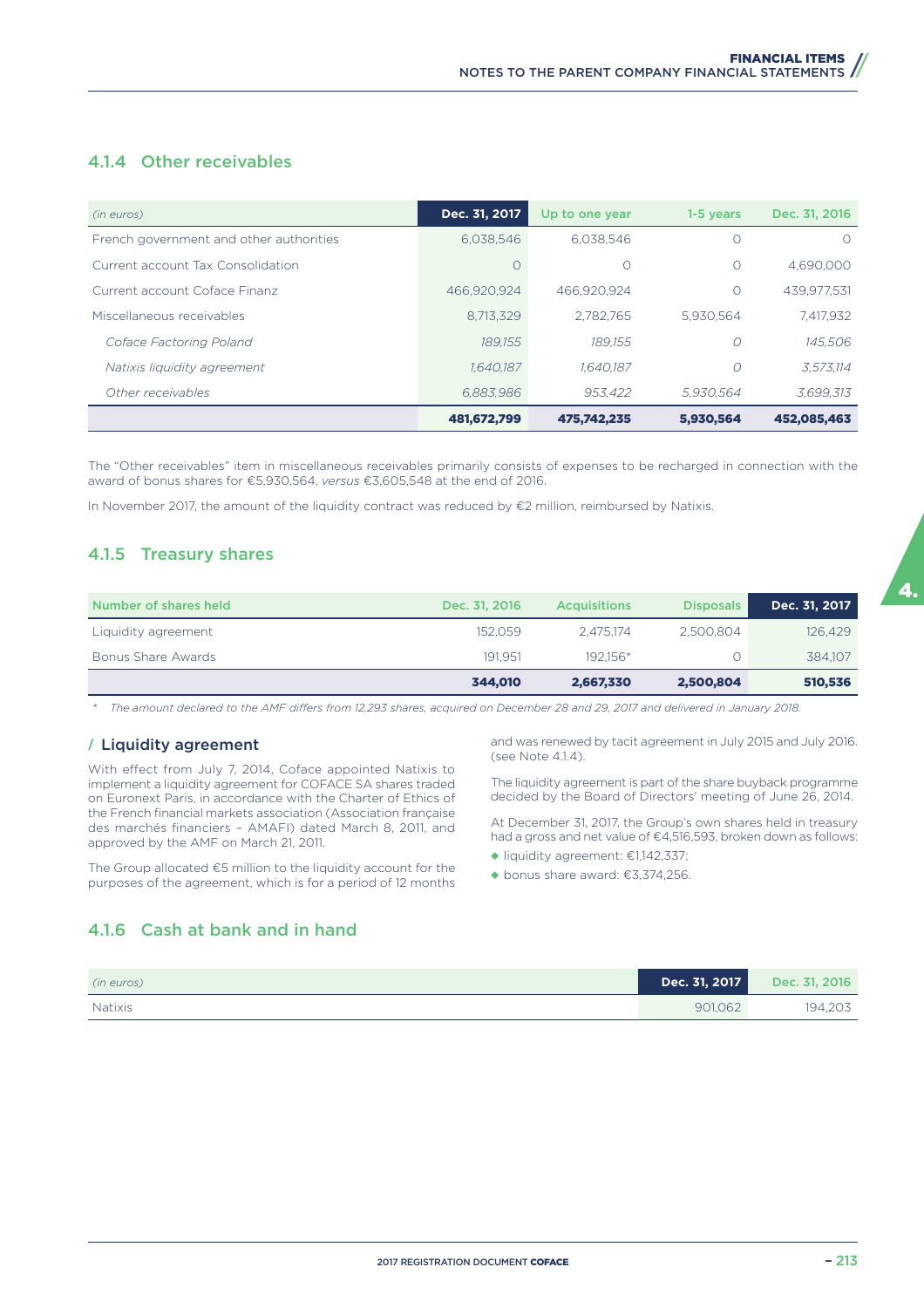#### 4.1.7 Prepaid expenses

| (in euros)                              | Dec. 31, 2017 | Dec. 31, 2016 |
|-----------------------------------------|---------------|---------------|
| Natixis: liquidity agreement            | 24,000        | 24,592        |
| Moody's: issuer rating and programme    | 61,650        |               |
| Expenses related to the syndicated loan | 1,315,722     |               |
| Fees related to the strategy            | 1,020,000     |               |
|                                         | 2,421,372     | 24,592        |

#### 4.1.8 Deferred charges

| (in euros)                           | <b>Gross 2017</b> | <b>Amortisation</b> | <b>Net 2017</b> |
|--------------------------------------|-------------------|---------------------|-----------------|
| Expenses linked to subordinated debt | 3.301.283         | 1.320.513           | 1.980.770       |

Deferred charges include costs linked to the issuance of the subordinated debt amortised over a period of 10 years.

#### 4.1.9 Loan reimbursement premiums

| (in euros)                          | <b>Gross 2017</b> | Amortisation | <b>Net 2017</b> |
|-------------------------------------|-------------------|--------------|-----------------|
| Premium linked to subordinated debt | 1.923.560         | 769.424      | 1,154,136       |

The premium linked to the subordinated debt is amortised over 10 years.

### 4.2 LIABILITIES

#### 4.2.1 Changes in equity

| (in euros)                               | Dec. 31, 2016 | Appropriation<br>of earnings | <b>Transactions</b><br>for the year | <b>Distribution</b> | <b>Income</b><br>for the year | Dec. 31, 2017 |
|------------------------------------------|---------------|------------------------------|-------------------------------------|---------------------|-------------------------------|---------------|
| Share capital (NV <sup>*</sup> €5 -> €2) | 314,496,464   |                              |                                     |                     |                               | 314,496,464   |
| Number of shares                         | 157,248,232   |                              |                                     |                     |                               | 157,248,232   |
| <b>Share premium</b>                     | 810,435,517   |                              |                                     |                     |                               | 810,435,517   |
| <b>Legal reserve</b>                     | 74,355,509    |                              | (42,905,863)                        |                     |                               | 31,449,646    |
| <b>Other reserves</b>                    |               |                              | 42,905,863                          |                     |                               | 42,905,863    |
| <b>Retained earnings</b>                 |               | 54,983,310                   |                                     |                     |                               | 54,983,310    |
| Income for the year                      | 75,381,066    | (54, 983, 310)               |                                     | (20, 397, 756)      | 20,815,235                    | 20,815,235    |
| <b>TOTAL</b>                             | 1,274,668,557 | $\bullet$                    | $\bullet$                           | (20, 397, 756)      | 20,815,235                    | 1,275,086,035 |

*\* NV: Nominal Value.*

COFACE SA's total equity amounted to €1,275,086,035.

Share premiums include share premiums, issue premiums (of which €471,744,696 are unavailable premiums) and share issue warrants for €15,725.

In accordance with the decision of the Ordinary Shareholders' Meeting of May 17, 2017, the 2016 result has been allocated as retained earnings. The legal reserve exceeding 10% of capital, following the capital reduction in 2016, has been allocated to other reserves. A dividend of €0.13 per share (excluding treasury shares) was paid at the end of May 2017 representing a total amount of €20,397,756.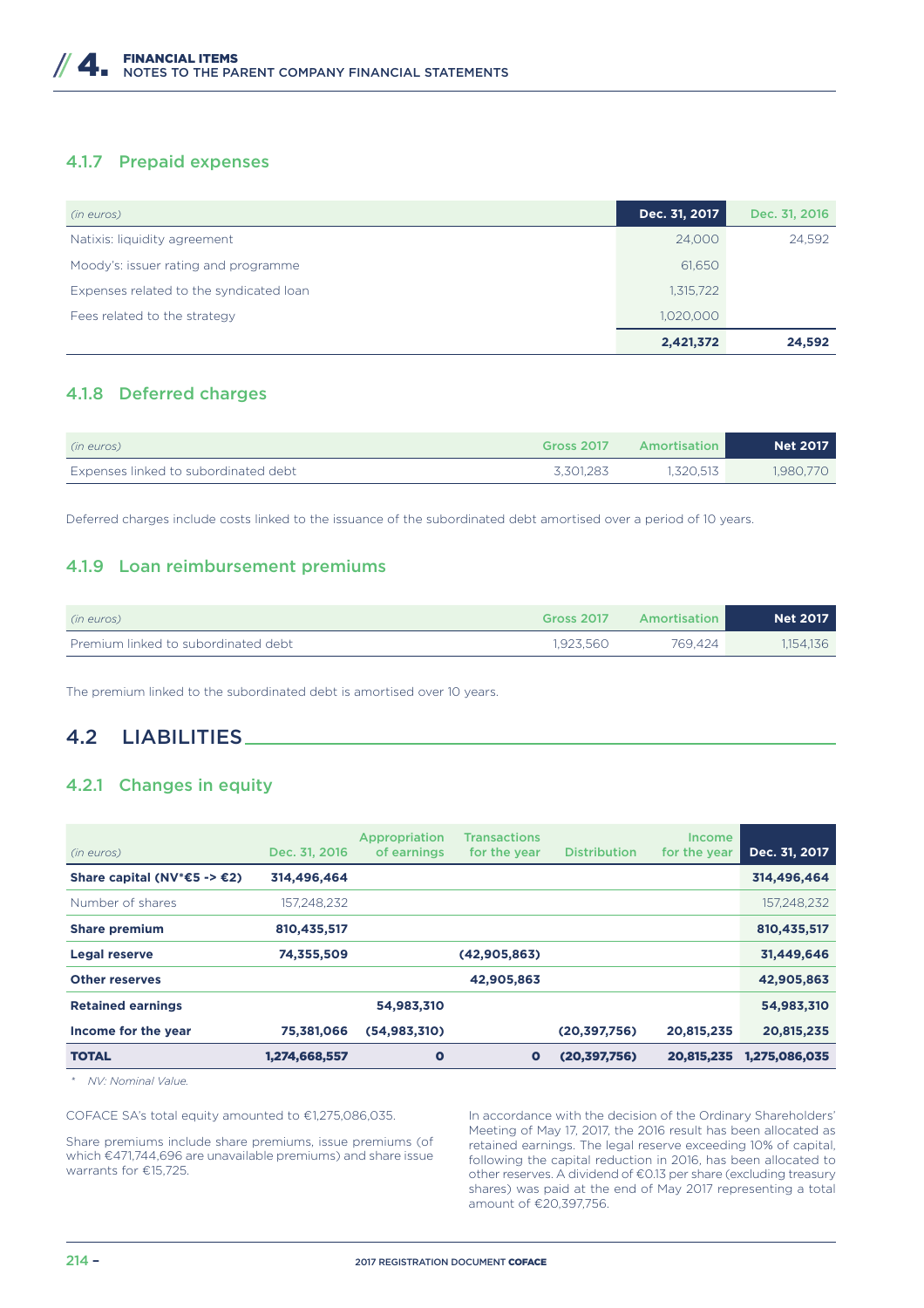## 4.2.2 Composition of capital

| (in euros)                 | Dec. 31, 2017        | Dec. 31, 2016        |
|----------------------------|----------------------|----------------------|
| <b>Number of shares</b>    | 157,248,232          | 157,248,232          |
| Nominal value              | 2.00                 | 2.00                 |
| <b>Shareholders</b>        |                      |                      |
| Financial market and other | 58.19%<br>91,507,278 | 91,666,723<br>58.29% |
| <b>Natixis</b>             | 41.24%<br>64,853,881 | 64,853,881<br>41.24% |
| Group Employee funds       | 0.24%<br>376,537     | 0.24%<br>383,618     |
| Treasury shares            | 0.32%<br>510,536*    | 0.22%<br>344.010     |

*\* The amount declared to the AMF diKers by 12,293 shares, acquired on December 28 and 29, 2017 and delivered in January 2018.*

### 4.2.3 Provisions for liabilities and charges

| (in euros)                      | Dec. 31, 2016 | <b>Additions</b> | Reversals | Dec. 31, 2017 |
|---------------------------------|---------------|------------------|-----------|---------------|
| Provision for bonus share award | 3.605.549     | 3.036.401        | 711.386   | 5.930.564     |
|                                 | 3,605,549     | 3.036.401        | 711.386   | 5,930,564     |

#### 4.2.4 Debts

| (in euros)                                                                          | Up to one year | <b>Beyond 5 years</b><br>1-5 years | Dec. 31, 2017 | Dec. 31, 2016 |
|-------------------------------------------------------------------------------------|----------------|------------------------------------|---------------|---------------|
| <b>Bank borrowings and debts</b>                                                    | 467,212,708    |                                    | 467,212,708   | 440,035,994   |
| Commercial paper: discounted<br>fixed rate                                          | 467.545.990    |                                    | 467.545.990   | 440,150,148   |
| CP accrued interests                                                                | (333, 282)     |                                    | (333, 282)    | (114, 154)    |
| <b>Other bond issues</b>                                                            | 11,756,250     | 380,000,000                        | 391,756,250   | 391,756,250   |
| Subordinated bonds                                                                  |                | 380,000,000                        | 380,000,000   | 380,000,000   |
| Accrued interests                                                                   | 11,756,250     |                                    | 11,756,250    | 11,756,250    |
| <b>Sundry borrowings and debts</b>                                                  | 25,559,460     | 150,000,000                        | 175,559,460   | 156,629,396   |
| Coface (Compagnie française<br>d'assurance pour le commerce<br>extérieur) borrowing |                | 150.000.000                        | 150,000,000   | 150,000,000   |
| Accrued interests<br>on Coface borrowing                                            | 201.250        |                                    | 201,250       | 201,250       |
| Cash advance Coface<br>and accrued interest                                         | 25,358,210     |                                    | 25,358,210    | 6,428,146     |
| <b>Trade notes</b><br>and accounts payables                                         | 729,715        |                                    | 729,715       | 815,853       |
| <b>Tax and social liabilities</b>                                                   | 4,584,211      |                                    | 4,584,211     | 4,903,519     |
| <b>Other debts</b>                                                                  | 312,280        |                                    | 312,280       | 799,431       |
|                                                                                     | 510,154,624    | 530,000,000                        | 1,040,154,624 | 994,940,443   |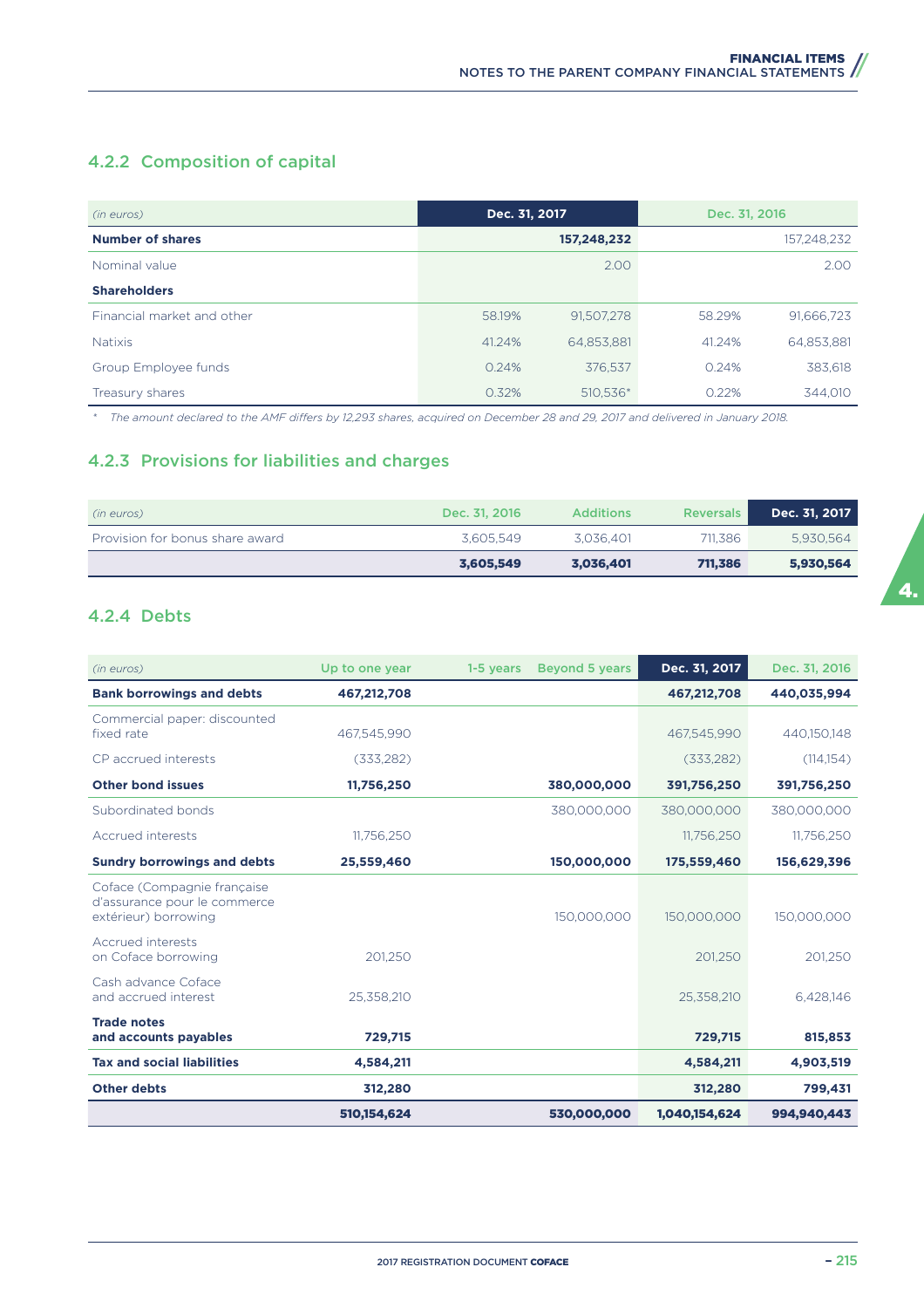After approval by the *Banque de France* on November 6, 2012, COFACE SA issued on November 13, 2012, commercial papers for €250 million (maturing one to three months). This programme, intended to refinance the factoring portfolio in Germany, was rated F1 and P2 by the Fitch and Moody's rating agencies.

The amount raised was fully loaned to Coface Finanz through a cash agreement and all fees incurred were recharged.

In July 2017, this programme, managed by Société Générale and through the intermediary of six banks, totalled €600 million under commercial paper and €100 million under an emergency credit line through six banks. As at December 31, 2017, €467 million had been used. Since February 2016, the issuance rates on commercial paper are negative.

On March 27, 2014, COFACE SA completed the issue of subordinated debt in the form of bonds for a nominal amount of €380 million (corresponding to 3,800 bonds with a nominal unit value of €100,000), maturing on March 27, 2024 (10 years), with an annual interest rate of 4.125%.

Fitch and Moody's reaffirmed the Group's insurer financial strength ratings (IFS) of AA- and A2 respectively (stable outlook in both cases), on September 8 and August 7, 2017.

In December 2014, COFACE SA borrowed €110 million at a rate of 2.30% over a period of ten years from Compagnie française d'assurance pour le commerce extérieur for the acquisition of Coface Re, followed in June 2015 by a second tranche of €40 million for sending additional funds to Coface Re (see Note 4.1.2).

The "Trade notes and accounts payable" item mainly consists expenses payable for the Statutory Auditors' fees of €561,000. Trade payables were €1,000 and €2,000 at December 31, 2017 and 2016 respectively.

Tax and social liabilities comprise €4,475,956 of a Group corporate income tax balance (€4,778,059 in 2016). The "Other debts" item mainly consists of expenses linked to the directors' fees paid in January 2018.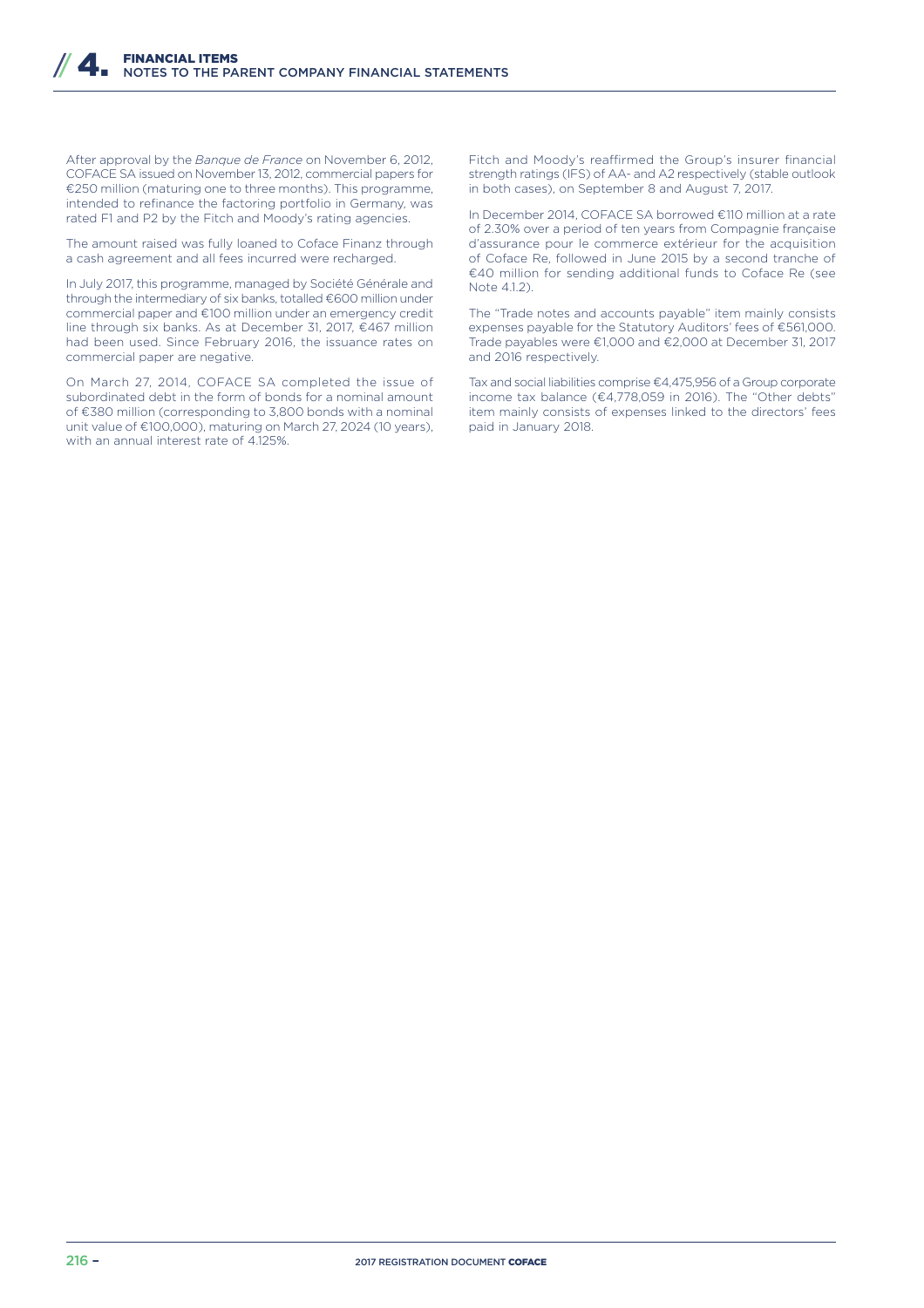## **NOTE 5** */* Analyses on main balance sheet items (in euros)

## 5.1 OPERATING INCOME

| (in euros)                                                                              | Dec. 31, 2017 | Dec. 31, 2016 |
|-----------------------------------------------------------------------------------------|---------------|---------------|
| <b>Operating income</b>                                                                 | 2,844,892     | 2,269,291     |
| Commercial paper structuring costs                                                      | 488,297       | 395,657       |
| Other income                                                                            | 2,356,595     | 1,873,634     |
| <b>Operating expenses</b>                                                               | (6,651,668)   | (6,767,050)   |
| Other purchases and external expenses                                                   | (2,598,722)   | (3,135,440)   |
| Statutory Auditors' fees                                                                | (638,990)     | (720,158)     |
| Fees and commissions linked to CP program                                               | (351, 342)    | (197,100)     |
| Fees linked to communication                                                            | (5,000)       | (397, 931)    |
| Compagnie française d'assurance pour le commerce extérieur fees: management<br>mandates | (113, 424)    | (77, 396)     |
| Rebilling Group payroll costs and related expenses                                      | 155,339       | (79, 799)     |
| Legal advertising costs                                                                 | (4.971)       | (11, 235)     |
| Natixis charges and commissions                                                         | (80, 304)     | (23, 673)     |
| Charges linked to stock market listing                                                  | (278,896)     | (347, 399)    |
| Charges linked to the contingent capital                                                | (500,000)     | (626,000)     |
| Charges linked to the Group's strategy                                                  | (712, 623)    | (563, 971)    |
| Charges linked to the issue of subordinated debt                                        | (1,631)       | (1,614)       |
| Licence fees                                                                            | (66, 881)     | (83,156)      |
| Sundry costs                                                                            | $\Omega$      | (6,007)       |
| Income tax, taxes and similar payments                                                  | (408)         | (402)         |
| <b>Employee-related expenses</b>                                                        | (43, 358)     | (48, 367)     |
| Social charges on directors' fees                                                       | (43,358)      | (48,367)      |
| <b>Other expenses</b>                                                                   | (2,541,807)   | (2,115,468)   |
| Directors' fees                                                                         | (216, 792)    | (241, 834)    |
| Expenses linked to the bonus share award                                                | (2,325,015)   | (1,873,634)   |
| <b>Depreciations and amortisations</b>                                                  | (1, 467, 373) | (1, 467, 373) |
| Amortisation of set-up costs                                                            | (1,137,244)   | (1,137,244)   |
| Amortisation of costs linked to subordinated debt                                       | (330, 128)    | (330,128)     |
|                                                                                         | (3,806,776)   | (4, 497, 760) |

The entry "Commercial paper structuring costs" corresponds to the recharging of the costs of managing this commercial paper. The "Other income" item for €2,356,015 corresponds to charges to be rebilled linked to the LTIP 2017 bonus share award plan.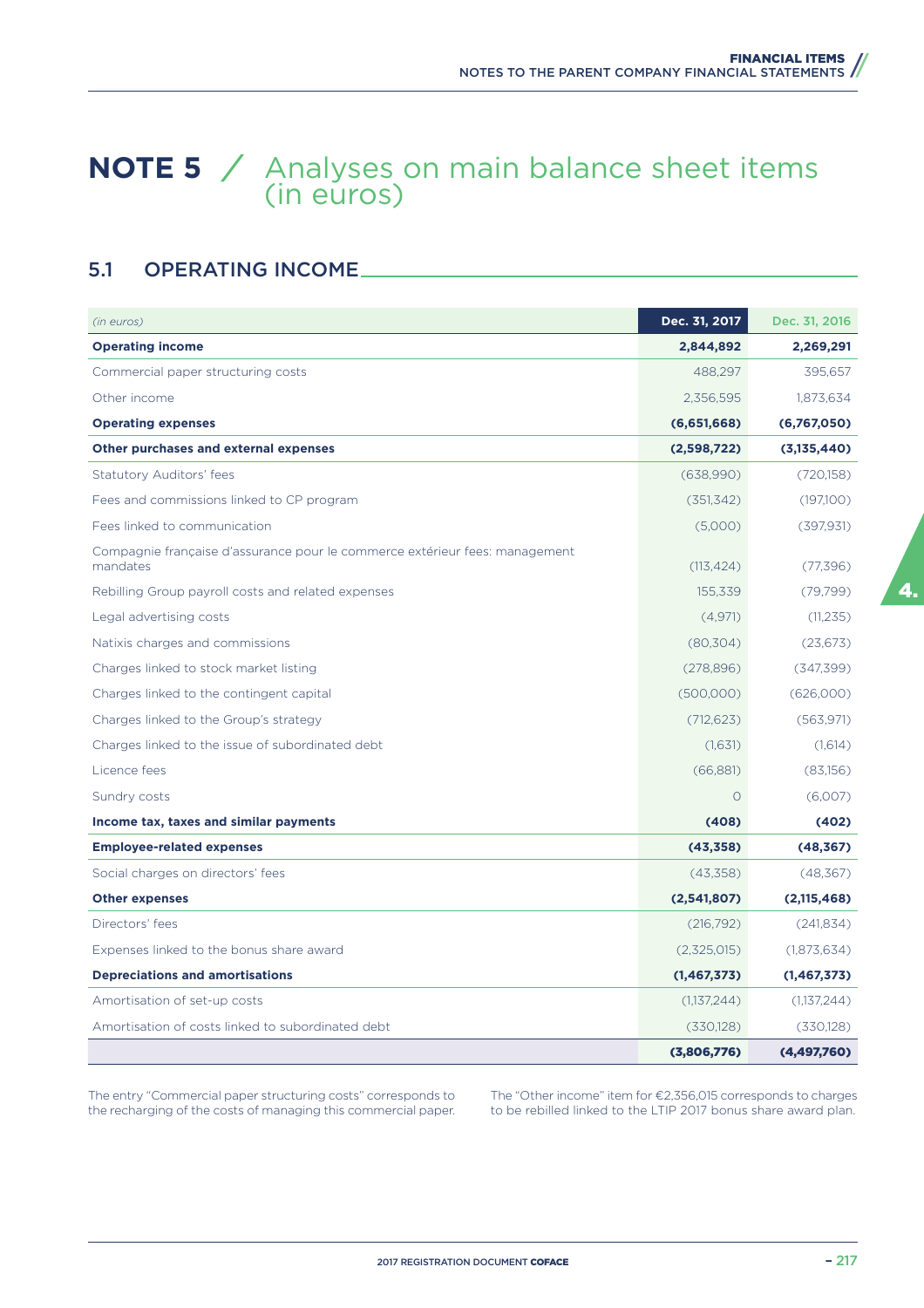## 5.2 FINANCIAL INCOME

| (in euros)                                             | Dec. 31, 2017  | Dec. 31, 2016  |
|--------------------------------------------------------|----------------|----------------|
| <b>Financial income</b>                                | 42,132,063     | 102,343,772    |
| <b>Investment income</b>                               | 27,688,035     | 87,019,539     |
| Dividend                                               | 27,688,035     | 87,019,539     |
| <b>Other financial income</b>                          | 14,444,028     | 15,323,781     |
| Interests linked to the CP program and syndicated loan | (74, 225)      | 1,217,974      |
| Income on guarantees                                   | 1,565,753      | 1,153,307      |
| Loan interests                                         | 12,952,500     | 12,952,500     |
| <b>Income from sales</b>                               | $\mathbf{o}$   | 452            |
| Income from SICAV sales                                | $\bigcirc$     | 452            |
| <b>Financial expenses</b>                              | (20, 020, 264) | (21, 310, 811) |
| <b>Interest and similar expenses</b>                   | (19,827,908)   | (21, 118, 455) |
| Fees and commissions linked to CP program              | 81,369         | (1,216,985)    |
| Interests on bond loan                                 | (15,675,000)   | (15,675,000)   |
| Interests on borrowings                                | (3,450,000)    | (3,450,000)    |
| Interests on cash advance                              | (24, 277)      | (16, 470)      |
| Guarantees expenses                                    | (760,000)      | (760,000)      |
| <b>Depreciations and amortisations</b>                 | (192, 356)     | (192, 356)     |
| Reimbursement premium amortisation                     | (192, 356)     | (192, 356)     |
|                                                        | 22,111,799     | 81,032,961     |

Financial income primarily consists of the €27.7 million dividend received from Compagnie française d'assurance pour le commerce extérieur and €314 million in interest on a loan granted to Compagnie française d'assurance pour le commerce extérieur.

Financial expenses primarily consist of €380 million in interest on the bond loan and the €150 million loan taken out at the end of 2014 from Compagnie française d'assurance pour le commerce extérieur.

## 5.3 NON-RECURRING RESULT

| (in euros)                     | Dec. 31, 2017 | Dec. 31, 2016 |
|--------------------------------|---------------|---------------|
| <b>NON-RECURRING INCOME</b>    | 513,592       |               |
| Gains on treasury share sales  | 350,159       |               |
| On prior years                 | 163,433       |               |
| <b>NON-RECURRING EXPENSES</b>  |               | (636, 265)    |
| Losses on treasury share sales |               | (636, 262)    |
| Sundry                         |               | (3)           |
|                                | 513,592       | (636, 265)    |

The exceptional result consists of the result on disposal of treasury shares managed in the liquidity contract and default interest on the expected reimbursement of the 3% tax on dividends paid in 2016 and 2017.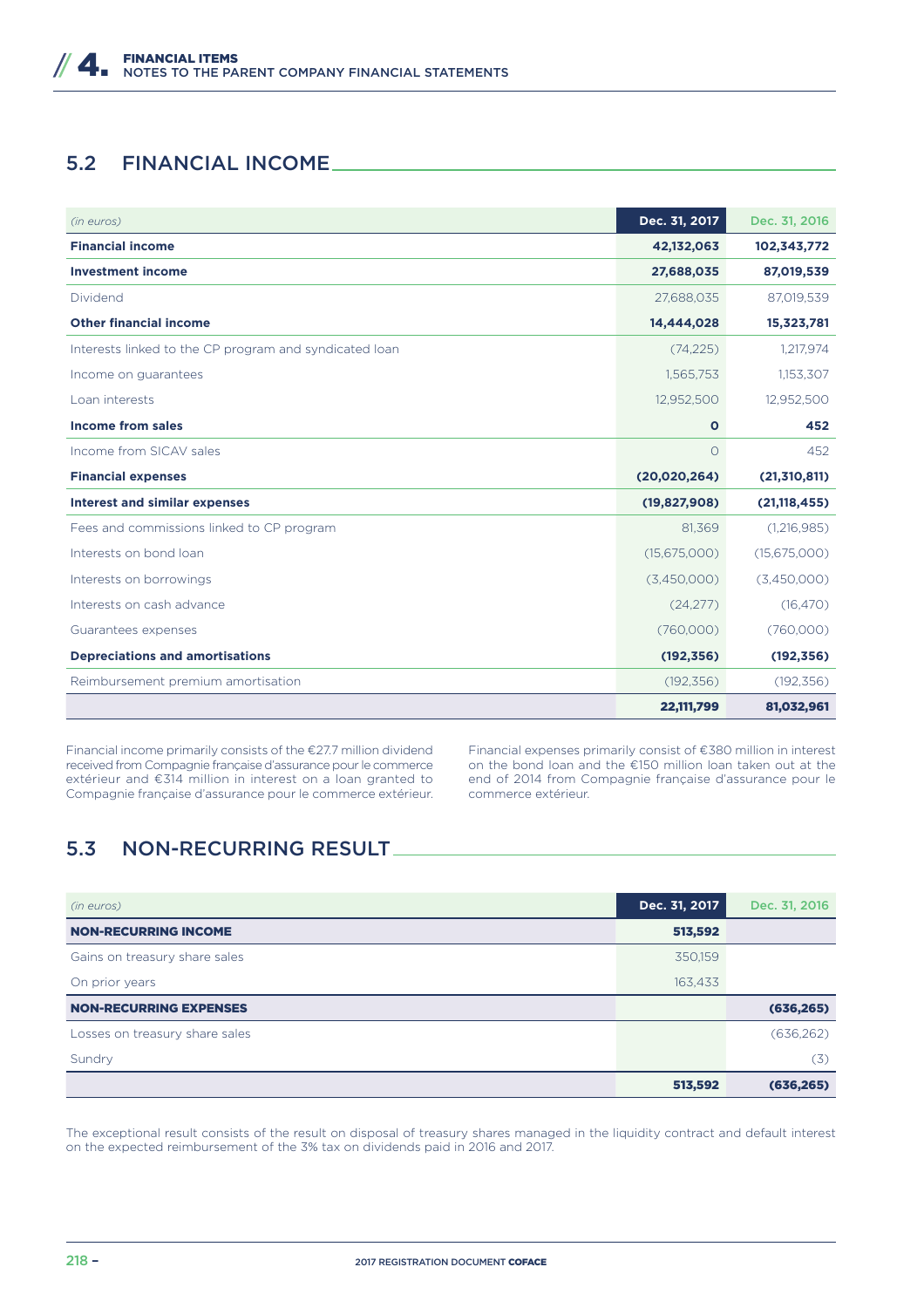## 5.4 INCOME TAX

| (in euros)                                                                                        | Dec. 31, 2017 | Dec. 31, 2016  |
|---------------------------------------------------------------------------------------------------|---------------|----------------|
| <b>Accounting income before CT</b>                                                                | 18,818,615    | 75,898,937     |
| Deductions:                                                                                       | (30,176,446)  | (88,893,184)   |
| ◆ Dividend Compagnie française d'assurance pour le commerce extérieur<br>(mother/daughter regime) | (27,688,035)  | (87,019,539)   |
| ◆ Bonus Share Awards to be rebilled                                                               | (2,325,015)   | (1,873,634)    |
| Default interest                                                                                  | (163, 396)    |                |
| ◆ Unrealised capital gain Dec. 31, 2015 from units in money-market funds (SICAV)                  |               | (12)           |
| Reintegrations:                                                                                   | 2,601,895     | 2,743,829      |
| • Share of costs 1% on Group dividend (5% in 2015)                                                | 276,880       | 870,195        |
| ◆ Bonus Share Award expenses                                                                      | 2,325,015     | 1,873,634      |
| ◆ Unrealised capital gain Dec. 31, 2016 from units in money-market funds (SICAV)                  | $\Omega$      | $\Omega$       |
| <b>Taxable income</b>                                                                             | (8,755,936)   | (10, 250, 417) |
| Corporate tax (rates 33 1/3%)                                                                     | $\Omega$      | $\Omega$       |
| 3% tax on dividends paid to external (outside the tax consolidation group)                        | 1,998,514     | (1,998,514)    |
| Additional contributions                                                                          |               |                |
| Corporate tax before tax consolidation                                                            | 1,998,514     | (1,998,514)    |
| Net income from consolidated companies                                                            | (1,894)       | 1,480,643      |
| Corporate income tax (income)                                                                     | 1,996,620     | (517, 871)     |

The application of the tax consolidation agreement resulted in a consolidation gain of €1,894,000 for financial year 2017, compared to €1,480,643 in 2016.

COFACE SA's tax loss carryforward prior to the tax consolidation was €2,788,100 for 2014.

## 5.5 – STATUTORY AUDITORS' FEES

This information is available in the COFACE Group consolidated financial statements as of December 31, 2017, in Note 41.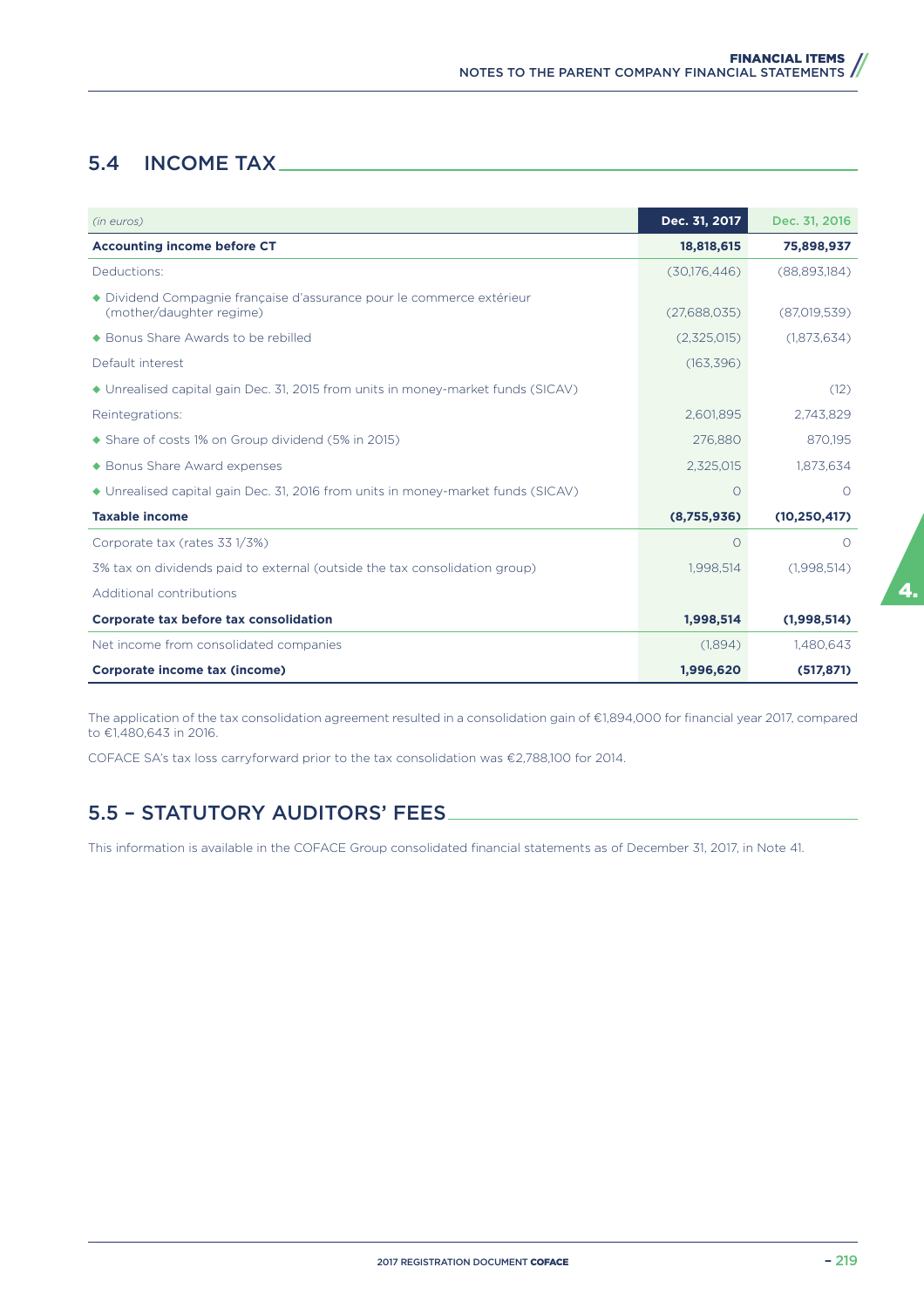## **NOTE 6** */* Information regarding related companies

The table below presents all items regarding related companies:

| (in euros)                                      | Dec. 31, 2017 | Dec. 31, 2016 |
|-------------------------------------------------|---------------|---------------|
| <b>Balance Sheet - Assets</b>                   |               |               |
| Interests in related companies                  | 1,502,744,457 | 1,487,744,457 |
| Loans to affiliates and subsidiaries            | 324,074,167   | 324,074,167   |
| Current account Tax Consolidation               |               | 4,690,000     |
| Current account Coface Finanz                   | 466,920,924   | 439,977,531   |
| Miscellaneous receivables                       | 1,829,343     | 3,718,620     |
| Cash at bank and in hand                        | 901,062       | 194,203       |
| Prepaid expenses                                | 24,000        | 24,592        |
| <b>Balance Sheet - Equity &amp; Liabilities</b> |               |               |
| Sundry borrowings and debts                     | 175,559,460   | 156,629,396   |
| Trade notes and accounts payables               | 26,604        | 184,279       |
| Other payables                                  |               | 60,000        |
| <b>Income statement</b>                         |               |               |
| Operating income                                | 519,877       | 395,657       |
| Operating expenses                              | (38, 389)     | (180, 868)    |
| Financial income                                | 42,132,063    | 102,343,319   |
| Financial expenses                              | (4,372,943)   | (4,470,470)   |